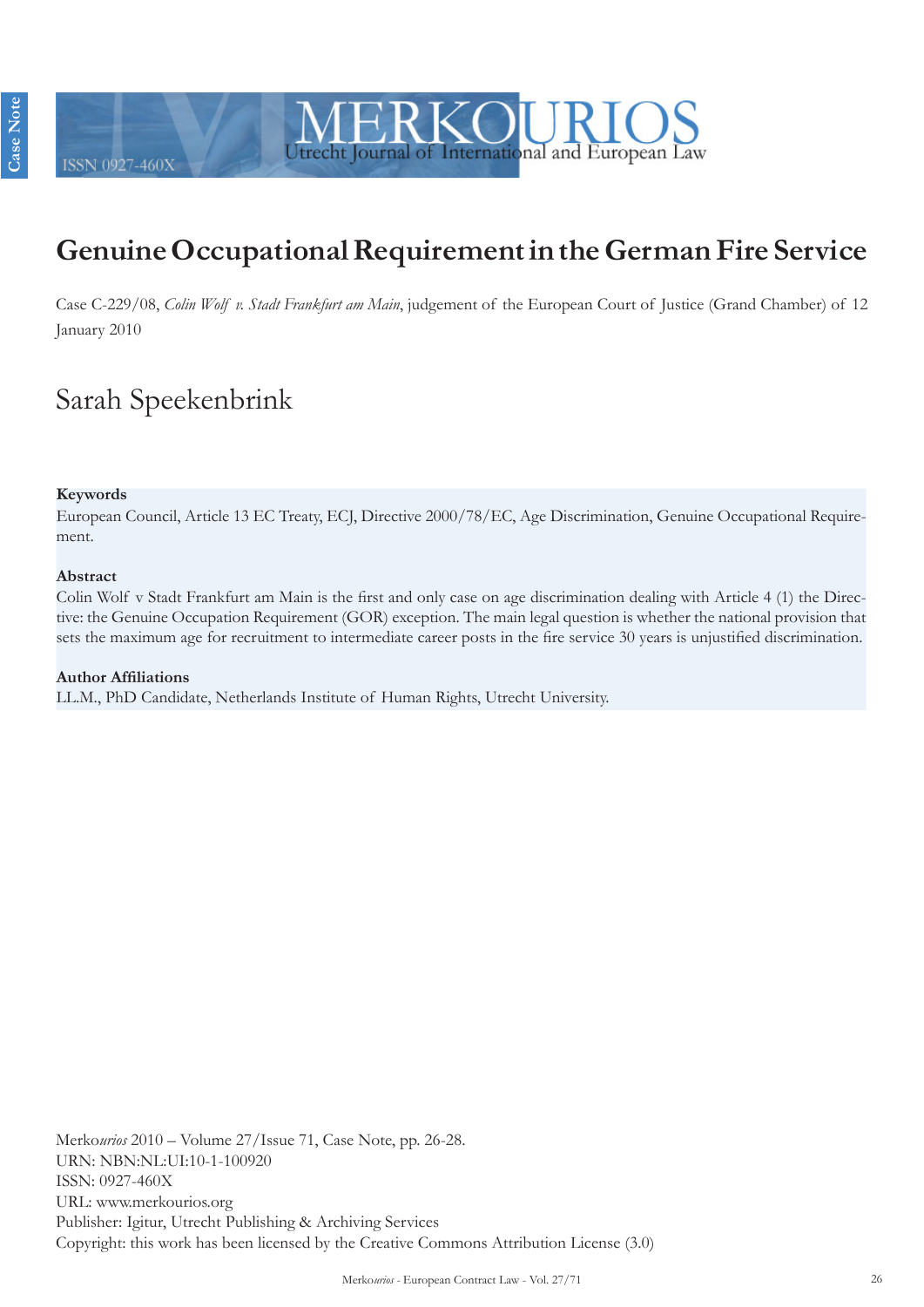#### **I. Introduction**

In 2000, the European Council used its competence under Article 13 EC Treaty and adopted Directive 2000/78/EC.<sup>1</sup> This Directive provides a legal framework for combating discrimination in employment on grounds of religion or belief, disability, age and sexual orientation. Since its adoption the European Court of Justice (ECJ) has received numerous preliminary referrals, mostly dealing with age discrimination. Within this context, the case of Colin Wolf is important because so far it is the only age discrimination case dealing with Article 4(1) of the Directive: the genuine occupation requirement (GOR) exception.

### **II. Background and Main Legal Question**

Mr. Wolf (31 years old) applied for an intermediate career post in the fire service in Frankfurt, Germany. The City of Frankfurt refused to consider his application because he was older than the age limit of 30 year. According to a German national provision only persons under 31 years of age can be recruited to intermediate career posts in the fire service. The German government submits that these posts entail exceptionally high physical demands on certain operations. Persons past the age of 45 to 50 are not able to perform these heavy tasks. Consequently, the age at which a person is recruited determines the length of time within which the person will be able to fulfill the highly demanding tasks. To ensure the operational capacity and proper functioning of the fire service a maximum age limit of 30 year was introduced. Wolf disagreed with the refusal and started domestic procedures claiming he had been discriminated against on the ground of age. The Administrative Court Frankfurt am Main was uncertain about the compatibility of the German provision with Directive 2000/78/EC. Therefore, the Court referred the case to the ECJ for a preliminary ruling under Article 234 EC Treaty. The main legal question that is dealt with in this case is whether the national provision that sets the maximum age for recruitment to intermediate career posts in the fire service at 30 years is unjustified discrimination.

## **III. The Judgement**

Directive 2000/78/EC provides more than one justification or exception to discrimination.<sup>2</sup> The German Court aligned its preliminary questions to Article 6(1) of the Directive which provides an objective justification clause specifically for age discrimination. However, interestingly, the ECJ found Article 4(1), providing a GOR exception for all grounds, was to be assessed.<sup>3</sup> This means that the ECJ assessed whether physical fitness is a characteristic related to age, whether it constitutes a genuine and determining occupational requirement and, further, whether the aim pursued by the provision was legitimate and the requirement proportionate.<sup>4</sup> The ECJ stated that the activities that come with the job, such as fighting fires, rescuing persons and protecting the environment, are characterised by their physical nature. The possession of particularly high physical capacities may therefore be regarded as a GOR.<sup>5</sup> Crucial in this judgement is the demonstration of a link between the need to possess high physical capacities and the age of a person. The German government produced scientific data which shows that respiratory capacity, musculature and endurance diminish along with age. From these data the ECJ drew the conclusion that only few officials over the age of 45 have sufficient physical capacity to perform the fire-fighting part of their job. Moreover, there are no officials at the age of 50 that have the capacity of rescuing persons.<sup>6</sup> Finally, the ECJ found the age limit of 30 was appropriate and necessary to ensure the efficient functioning of the professional fire service.<sup>7</sup> In conclusion, the ECJ ruled that a national provision such as that at issue is in conformity with the GOR exception of Article 4(1).<sup>8</sup>

#### **IV. Comment**

The GOR exception was created to prevent the prohibition of discrimination from making it difficult or impossible to carry on those occupational activities for which a person's sex, race, religion, disability, age or sexual orientation is an indispensable

<sup>1</sup> Directive 2000/78/EC establishing a general framework for equal treatment in employment and occupation, O.J 2000, L 303/16.

<sup>2</sup> Directive 2000/78/EC provides exceptions to age discrimination in Arts. 2(2)(b), 2(5), 4(1) and 6.

<sup>3</sup> Case C-229/08 *Colin Wolf v Stadt Frankfurt am Main* (ECJ 12 January 2010), paras. 31 and 32.

<sup>4</sup> *Colin Wolf v Stadt Frankfurt am Main* (n 3), para. 36.

<sup>5</sup> *Colin Wolf* (n 3), para. 40.

<sup>6</sup> *Colin Wolf* (n 3), para. 41.

<sup>7</sup> *Colin Wolf* (n 3), para. 43.

<sup>8</sup> *Colin Wolf* (n 3), para. 46.